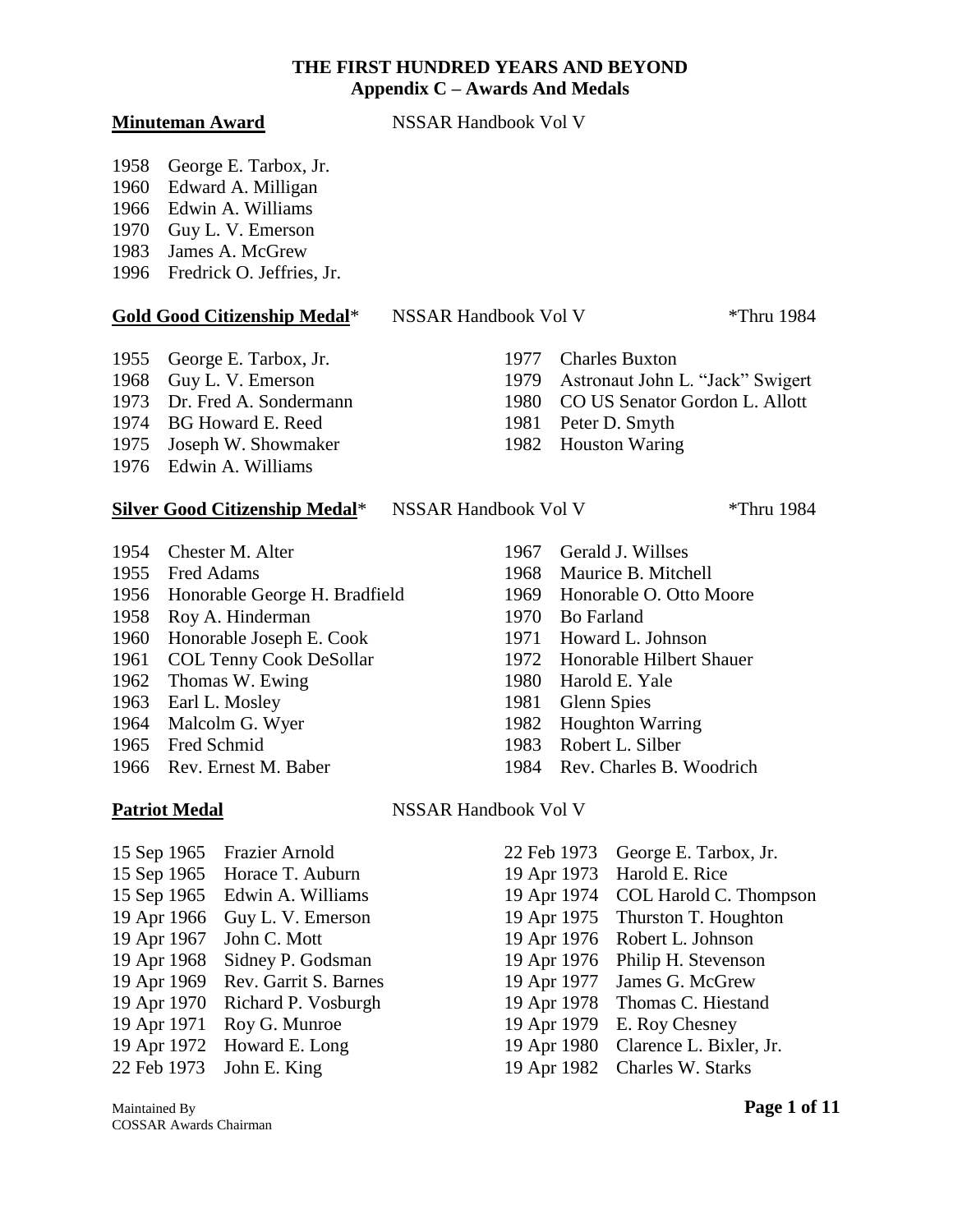#### Patriot Medal (cont.)

- Jul 1983 Arvin V. Lankenau 22 Feb 1985 John H. Doty 22 Feb 1986 Ross B. Johnson 21 Feb 1987 G. Clifford Patterson 22 Feb 1988 Fredrick O. Jeffries, Jr. 24 Feb 1990 Earl F. Dodge 23 Feb 1991 Earle K. Fuller 22 Feb 1992 G. Spencer Beasley
- 20 Feb 1993 COL Lucien E. Rising
- 19 Feb 1994 William C. Aitken
- 25 Feb 1995 R. Harry Spalding
- 24 Feb 1996 SMSgt Barlow M. Westcott
- 22 Feb 1997 CDR John D. Peebles
- 21 Feb 1998 Edwin T. Williams
- 20 Feb 1999 COL Frank D. Pryor, Jr.
- 19 Feb 2000 Michael W. Igoe
- 24 Feb 2001 Lawrence R. Shriner
- 23 Feb 2002 Richard L. Riepe
- 22 Feb 2003 David L. Van Wormer
- 21 Feb 2004 COL Joseph L. Thomas
- 19 Feb 2005 James W. Bane
- 25 Feb 2006 Norman H. Kronvall
- 16 Feb 2008 David T. Mann
- 21 Feb 2009 George A. Smith
- 20 Feb 2010 LTC Edmund P. Karr, Jr.
- 19 Feb 2011 John C. Luedecke
- 18 Feb 2012 Thomas A. Wellborn
- 16 Feb 2013 William E. Buvinger
- 8 Feb 2014 Garry W. Brewer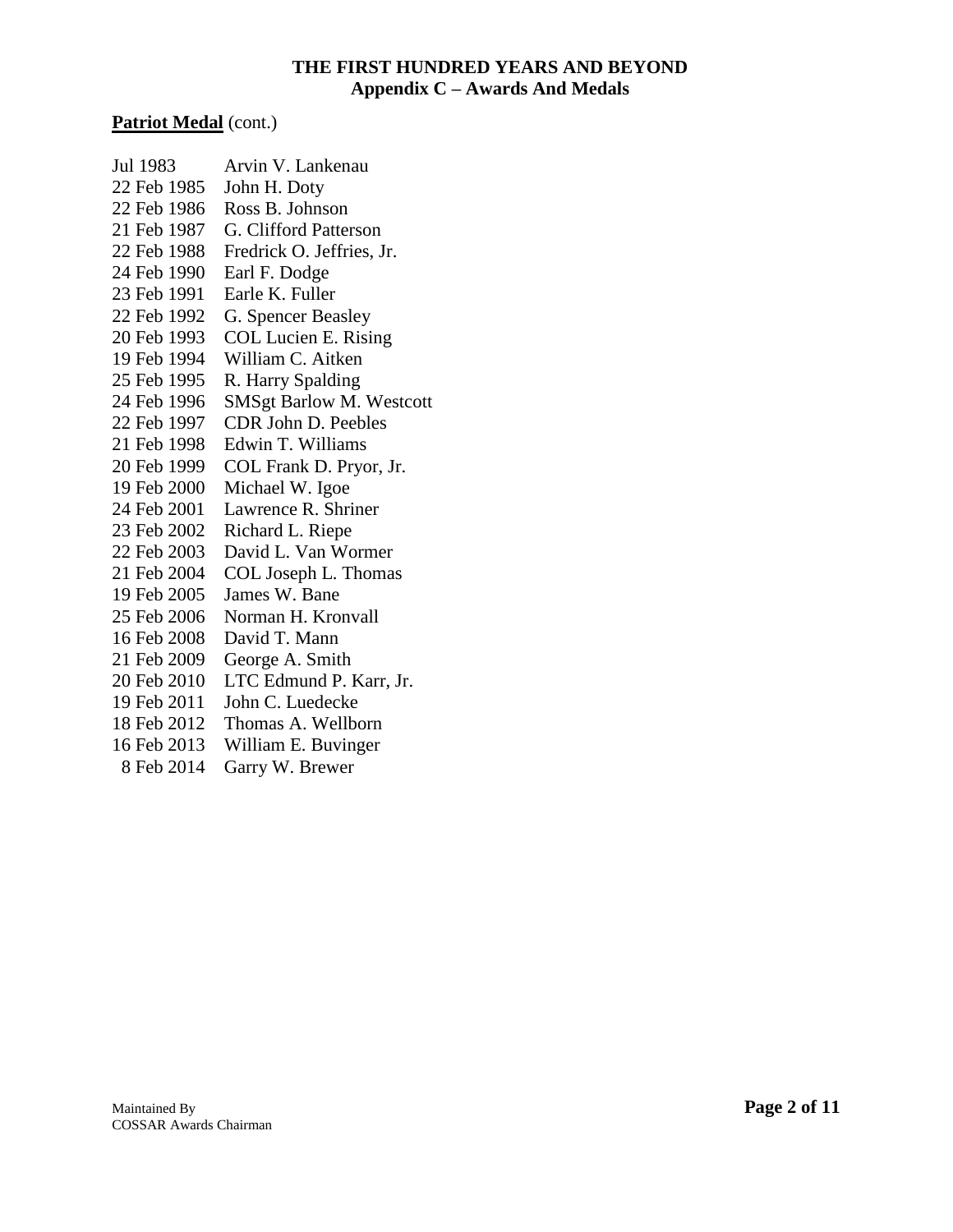**The preceding four awards are as they appeared in Appendix C of** *The First Century: A History* **by COSSAR Registrar-Historian COL Victor C. Wegenhoft. The Minuteman Award and the Patriot Medal information has been, and will continue to be, extended as those awards are made beyond 1996.**

**In 2002 Membership Secretary/Registrar David L. Van Wormer gathered award data after 1984 and published annual updates through 2006. That work follows as led by his October 2002 statement. Annual updates from 1985 are made here. Following is the text and abbreviations, (as added) that MS/R Van Wormer wrote as a lead-in to his 2002 work.** 

#### **Colorado Society Major Award Recipients, 1984 to Present**

**The following list has been compiled from** *The First Century: A History* **by Victor C. Wegenhoft, Annual Award Committee Reports by John C. Mott, Minutes of Annual Conference Meetings, and a variety of Luncheon and Banquet Programs.**

**David L. Van Wormer Membership Secretary/Registrar Contact Secretary/Registrar Contact Secretary And Secretary And Secretary And Secretary And Secretary And Secretary And Secretary And Secretary And Secretary And Secretary And Secretary And** 

|            |              | <b>Abbreviations in Order of Precedence - NSSAR Handbook Vol V</b> |
|------------|--------------|--------------------------------------------------------------------|
| Precedence | Abbreviation | <b>Full Name of Award</b>                                          |
| 2.         | <b>MIN</b>   | <b>Minuteman Award (Added)</b>                                     |
| 3.         | <b>GGC</b>   | <b>Gold Good Citizenship Medal (Added)</b>                         |
| 4.         | <b>WAR</b>   | War Service Medal – Svc Bar (Added)                                |
|            | <b>MIL</b>   | <b>Military Service Medal (Added)</b>                              |
| 5.         | MН           | <b>Medal for Heroism</b>                                           |
| 8.         | <b>DLM</b>   | <b>Daughters of Liberty Medal (Added)</b>                          |
| 9.         | <b>DSM</b>   | <b>State Distinguished Service Medal</b>                           |
| 10.        | PM           | <b>Patriot Medal</b>                                               |
| 12.        | <b>MSM</b>   | <b>Meritorious Service Medal</b>                                   |
| 14.        | <b>RSS</b>   | <b>Roger Sherman Silver Medal (Added)</b>                          |
| 15.        | <b>SGC</b>   | <b>Silver Good Citizenship Medal</b>                               |
| 17.        | LE           | <b>Law Enforcement Commendation Medal</b>                          |
| 18.        | <b>FS</b>    | <b>Fire Safety Commendation Medal</b>                              |
| 19.        | <b>EMS</b>   | <b>Emergency Medical Service Commendation Medal (Added)</b>        |
| 22.        | <b>CMA</b>   | <b>C.A.R.-SAR Bronze Medal of Appreciation</b>                     |
| 23.        | <b>LIB</b>   | <b>Liberty Medal (Added)</b>                                       |
| 25.        | <b>RSB</b>   | <b>Roger Sherman Bronze Medal (Added)</b>                          |
| 26.        | <b>BGC</b>   | <b>Bronze Good Citizenship Medal</b>                               |
| 29.        | ES           | <b>Eagle Scout Award Medal</b>                                     |
| 30.        | <b>BBV</b>   | Robert E. Burt BSA Volunteer Award Medal (Added)                   |
| 34.        | MA           | <b>SAR Medal of Appreciation</b>                                   |
| 35.        | <b>MW</b>    | <b>Martha Washington Medal</b>                                     |
| 36.        | <b>LDM</b>   | Lydia Darragh Medal (Added)                                        |
| 40.        | <b>SCG</b>   | <b>Silver SAR Color Guard Medal (Added)</b>                        |
| 41.        | <b>SSM</b>   | <b>Silver Samuel Adams Congress Medal (Added)</b>                  |
| 42.        | <b>BCG</b>   | <b>Bronze Color Guard Medal</b>                                    |
| 44.        | <b>BSM</b>   | <b>Bronze Samuel Adams Congress Medal (Added)</b>                  |
|            | <b>JCM</b>   | <b>John C Mott Color Guard Medal (Added)</b>                       |
|            | <b>COA</b>   | <b>Certificate of Appreciation</b>                                 |
|            | Yr.          | <b>Year Pin</b>                                                    |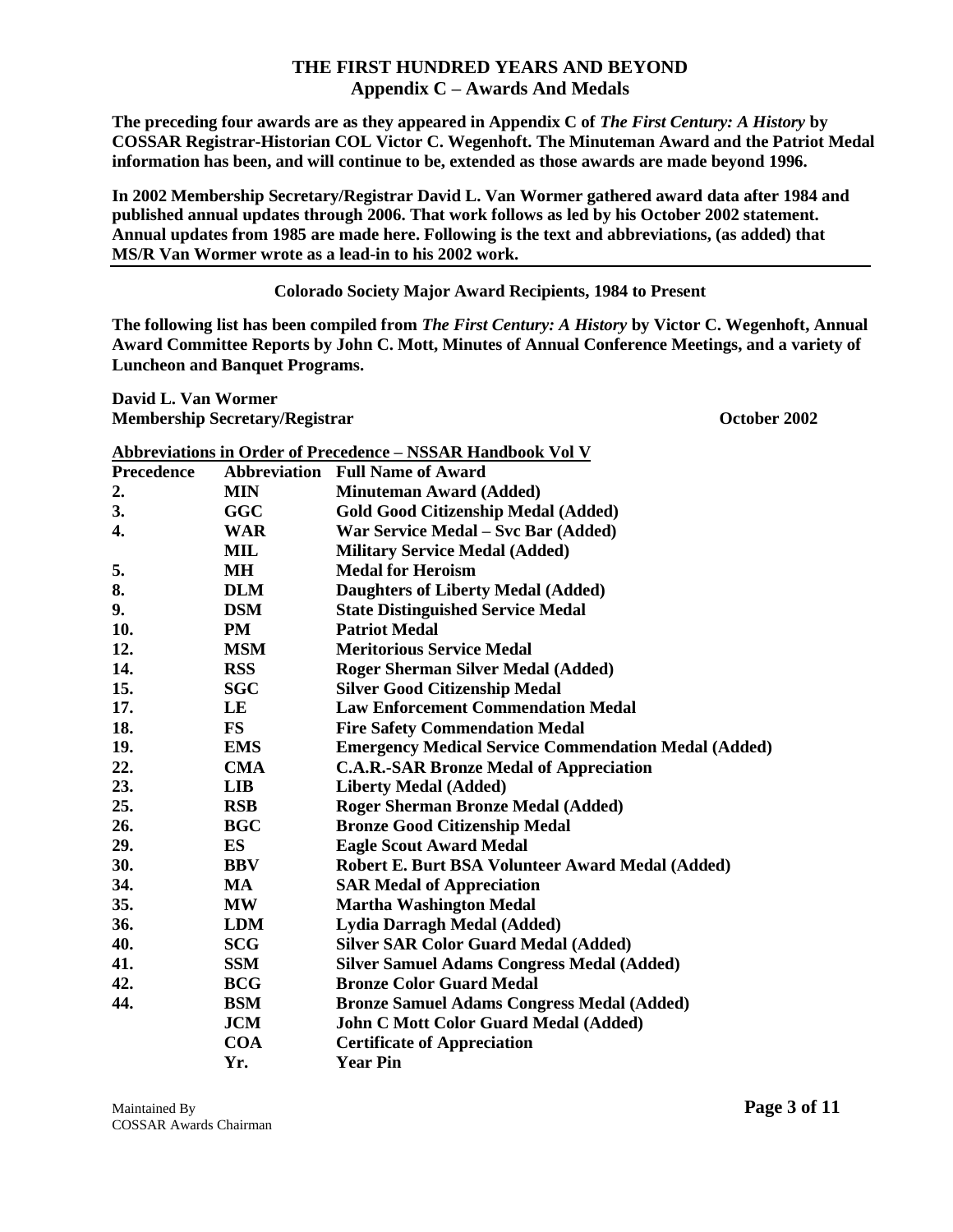| <b>PM</b>                           | John H. Doty<br>MSM Alfred A. Hagendorn, Sr.<br>MSM G. Clifford Patterson                          | 22 February 1985 | <b>SGC</b><br>MA<br>MW      | William B. Tutt<br><b>Barbara Jones Brown</b><br>Pauline Gobin          |
|-------------------------------------|----------------------------------------------------------------------------------------------------|------------------|-----------------------------|-------------------------------------------------------------------------|
| PM<br>LE                            | Ross B. Johnson<br>MSM John C. Mott<br>SGC Paul D. C. Muyan<br>Harold Brady                        | 22 February 1986 | MA<br>MW<br><b>MW</b>       | Helen White<br>Suzanne Golden<br>Mary W. Johnson                        |
| PM<br>LE                            | G. Clifford Patterson<br><b>MSM</b> Philip Stevenson<br>Frank Mansheim                             | 21 February 1987 | MA<br><b>MW</b>             | <b>Madelyn Pryor</b><br>Mary Curtis                                     |
| PM                                  | Fredrick O. Jeffries, Jr.<br><b>MSM</b> Charles W. Starks<br>SGC Edward J. Rozek                   | 22 February 1988 | LE<br>MA                    | Richard J. Scheer<br>Carolyn Byrne                                      |
| LE                                  | MSM Ross B. Johnson<br>SGC Robert C. Palmer<br>Andrew L. Smit                                      | 25 February 1989 | LE<br><b>BGC</b><br>MA      | Peter Diaz<br>Franz X. Wverfmannsdobler<br>Georgia Bell Starks          |
| <b>SGC</b>                          | <b>Ruth Marie Colville</b>                                                                         | 14 June 1989     |                             |                                                                         |
| PM<br>LE                            | Earl F. Dodge<br>MSM Clarence L. Bixler, Jr.<br><b>SGC</b> Donald Dilley<br><b>Richard Motzkus</b> | 24 February 1990 | LE<br><b>ES</b><br>MA<br>MW | Dale G. Wallis<br>Bryan Dole Ellis<br>Etoile McNeill<br>Irene Stevenson |
| PM<br>SGC                           | Earle K. Fuller<br>MSM Leland D. Logan<br>Harry W. Hoth                                            | 23 February 1991 | LE<br>ES                    | Greg Jones<br>Ethan Rawls Williams<br>50 Yr. Earle K. Fuller            |
| <b>PM</b><br><b>SGC</b><br>LE<br>ES | G. Spencer Beasley<br>William R. Kephart<br>Scott H. Hartvigeon<br>Kevin Monroe Williams           | 22 February 1992 | MA<br>MA<br><b>MW</b>       | <b>Gladys Harris</b><br>Velma Williams<br>Mary Limke                    |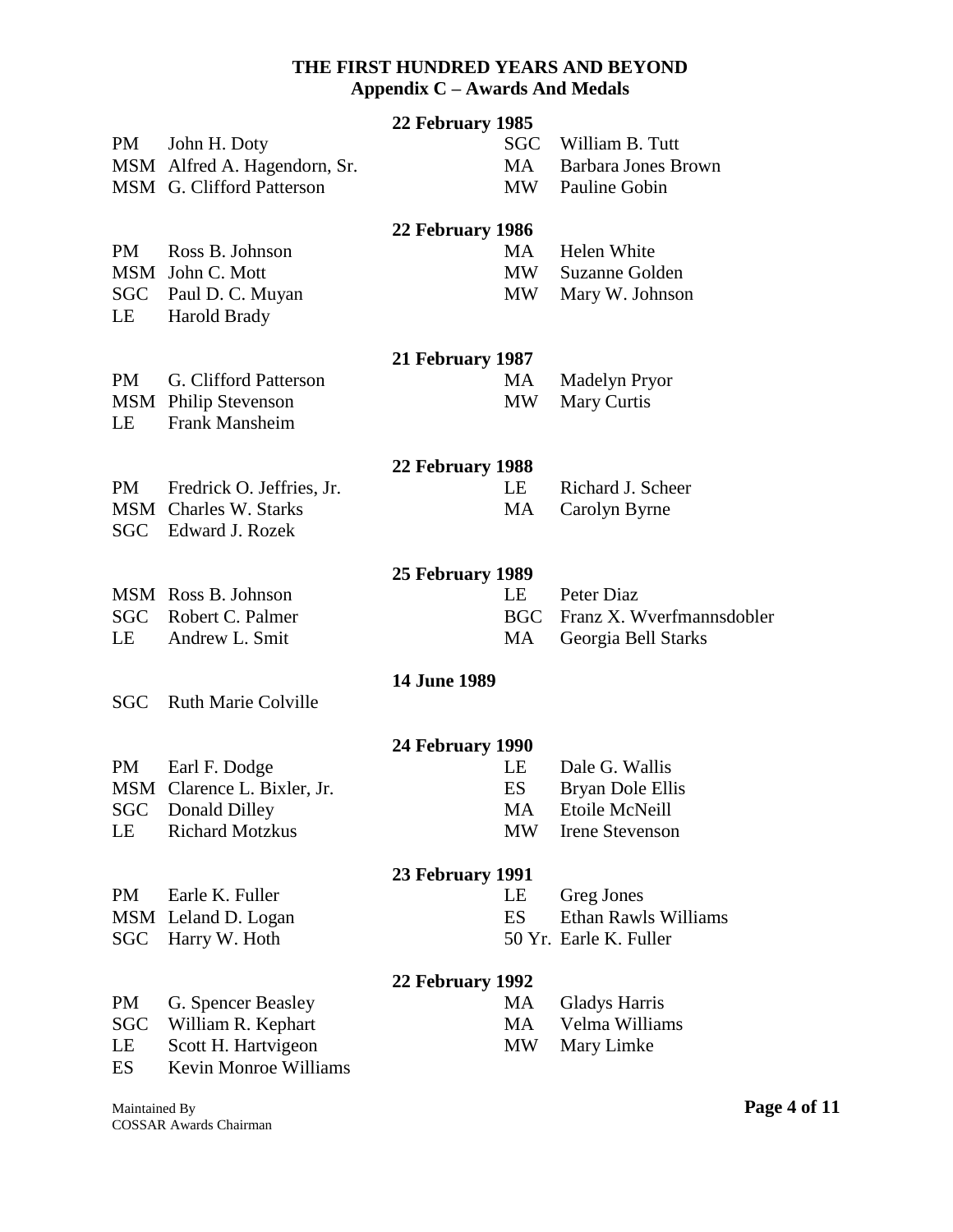|                  |                                                        | 20 February 1993      |                 |                                              |
|------------------|--------------------------------------------------------|-----------------------|-----------------|----------------------------------------------|
| PM<br><b>SGC</b> | <b>COL Lucien E. Rising</b><br>William H. Hybl         |                       | LE<br>MA        | Michael Swihart<br><b>Suzanne Rising</b>     |
| LE               | <b>Randy Godsey</b>                                    |                       | <b>MW</b>       | Linda K. Swihart                             |
|                  |                                                        | 19 February 1994      |                 |                                              |
| PM               | William C. Aitken                                      |                       | LE              | Rick L. McNellis                             |
|                  | MSM COL Victor C. Wegenhoft                            |                       | MA              | <b>Ruth Polliard</b>                         |
|                  | SGC Patrick J. Sullivan, Jr.                           |                       | MW              | Calvina Morse Vacpel                         |
|                  |                                                        | <b>16 July 1994</b>   |                 |                                              |
| MA               | <b>Elaine Mellott</b>                                  |                       |                 |                                              |
|                  |                                                        | 19 September 1994     |                 |                                              |
| MA               | Lily Budd                                              |                       |                 |                                              |
|                  |                                                        | 25 February 1995      |                 |                                              |
| <b>PM</b>        | R. Harry Spalding                                      |                       | LE              | Angelo A. Martinelli                         |
|                  | MSM David L. Van Wormer<br>SGC Clarence L. Bixler, Jr. |                       | ES<br>MA        | James G. Jordan<br>Margaret Selichnow Kruger |
| LE               | Robert J. Garcia, Jr.                                  |                       |                 |                                              |
|                  |                                                        |                       |                 |                                              |
| <b>LIB</b>       | David L. Van Wormer                                    | 9 July 1995           |                 |                                              |
|                  |                                                        |                       |                 |                                              |
|                  |                                                        | 24 February 1996      |                 |                                              |
| PM               | <b>SMSgt Barlow M. Westcott</b><br>MSM Earle K. Fuller |                       | ES<br><b>MW</b> | Joseph C. Talbott, Jr<br>Doris F. Hulse      |
| LE               | <b>William Stanley</b>                                 |                       |                 |                                              |
|                  |                                                        | <b>4 July 1996</b>    |                 |                                              |
| <b>MIN</b>       | Fredrick O. Jeffries                                   |                       |                 |                                              |
|                  |                                                        | <b>10 August 1996</b> |                 |                                              |
| <b>SGC</b>       | Edwin T. Williams                                      |                       | <b>BGC</b>      | <b>Timothy Miller</b>                        |
|                  |                                                        | 22 February 1997      |                 |                                              |
| <b>PM</b>        | CDR John D. Peebles                                    |                       | <b>FS</b>       | <b>Mark Dunklee</b>                          |
| MSM              | G. Spencer Beasley                                     |                       | <b>MA</b>       | Kathleen J. Casburn                          |
| <b>SGC</b>       | Luis D. Rovira                                         |                       | MA              | Melba Mayall                                 |
| LE               | Guy M. Grace                                           |                       |                 |                                              |

# **July 1997**

LIB David L. Van Wormer 1st & 2nd Oak Leaf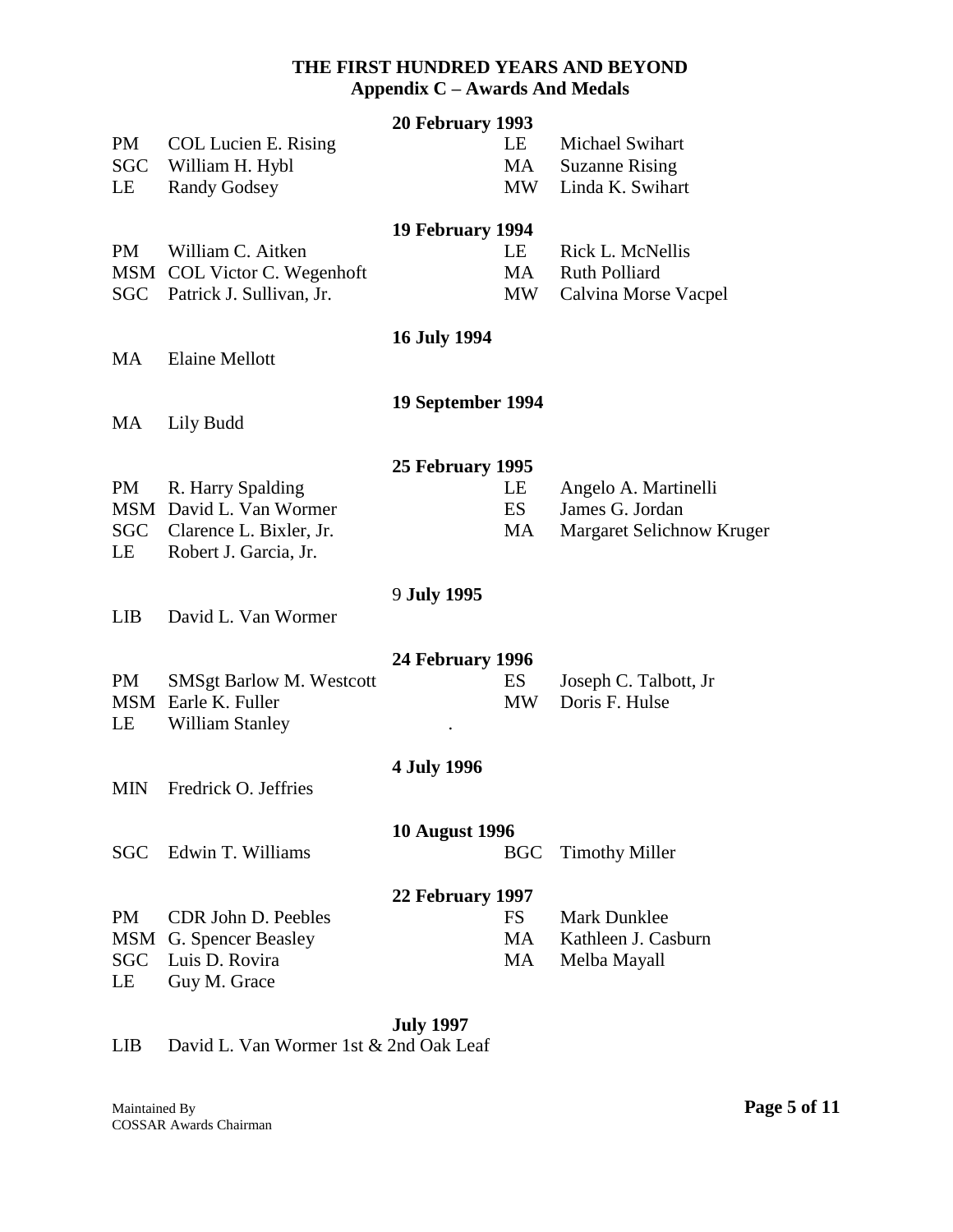# **26 July 1997**

| BGC Marquis C. Jiggitts |
|-------------------------|
|                         |

#### **21 February 1998**

| PM | Edwin T. Williams                  | ES. | William D. Graves         |
|----|------------------------------------|-----|---------------------------|
|    | MSM COL Frank D. Pryor, Jr.        |     | MA Jennifer R. Cook       |
|    | SGC Thomas J. Noel                 |     | MA Elizabeth H. Hutchison |
| LE | <b>Bruce Vanderjagt (Deceased)</b> |     | MA Rose-Mary C. Meyer     |

#### **July 1998**

| LIB. | David L. Van Wormer 3rd Oak Leaf |  |  |  |
|------|----------------------------------|--|--|--|
|      |                                  |  |  |  |

# **20 February 1999**

| PM COL Frank D. Pryor, Jr.            | LE William Flint |
|---------------------------------------|------------------|
| MSM Lester R. Mellott, Jr. (Deceased) | FS Robert Dixon  |
| SGC Don Kinney                        | ES Cales D. Horn |

#### **5 July 1999**

|  | LIB David L. Van Wormer 4th - 5 <sup>th</sup> Oak Leaf |  |  |
|--|--------------------------------------------------------|--|--|
|  |                                                        |  |  |

# **19 February 2000**

| DSM David L. Van Wormer | LE – | Penelope Belmont       |
|-------------------------|------|------------------------|
| PM Michael W. Igoe      | ES.  | Sean Barth             |
| MSM Lawrence R. Shriner |      | MA Dorothy Stroud      |
| SGC John C. Mott        |      | 60 Yr. Earle K. Fuller |
| LE Joseph Bromley       |      |                        |

# **7 July 2000** th

|  | LIB David L. Van Wormer $6^{th}$ - $8^{th}$ Oak Leaf |  |
|--|------------------------------------------------------|--|
|  |                                                      |  |

# **24 February 2001**

LE Michael W. Igoe<br>MA Denise Carrica Denise Carrica

|  | PM Lawrence R. Shriner |
|--|------------------------|
|  | MSM Richard L. Riepe   |
|  | _______                |

SGC James M. Mayhew

# 9 **July 2001**

| LIB David L. Van Wormer $9^{th}$ - $10^{th}$ Oak Leaf |
|-------------------------------------------------------|
|-------------------------------------------------------|

# **23 February 2002**

|    |                            | $20$ T CDI Gai $\gamma$ 2002 |                           |
|----|----------------------------|------------------------------|---------------------------|
| PM | Richard L. Riepe           | ES                           | Christopher N. Evans      |
|    | MH Robert Crump (Deceased) |                              | 50 Yr. Philip L. Lewis    |
|    | FS Jerry Dunn              |                              | 50 Yr. Robert C. Peterson |
|    | CMA Loren D. Cameron       |                              |                           |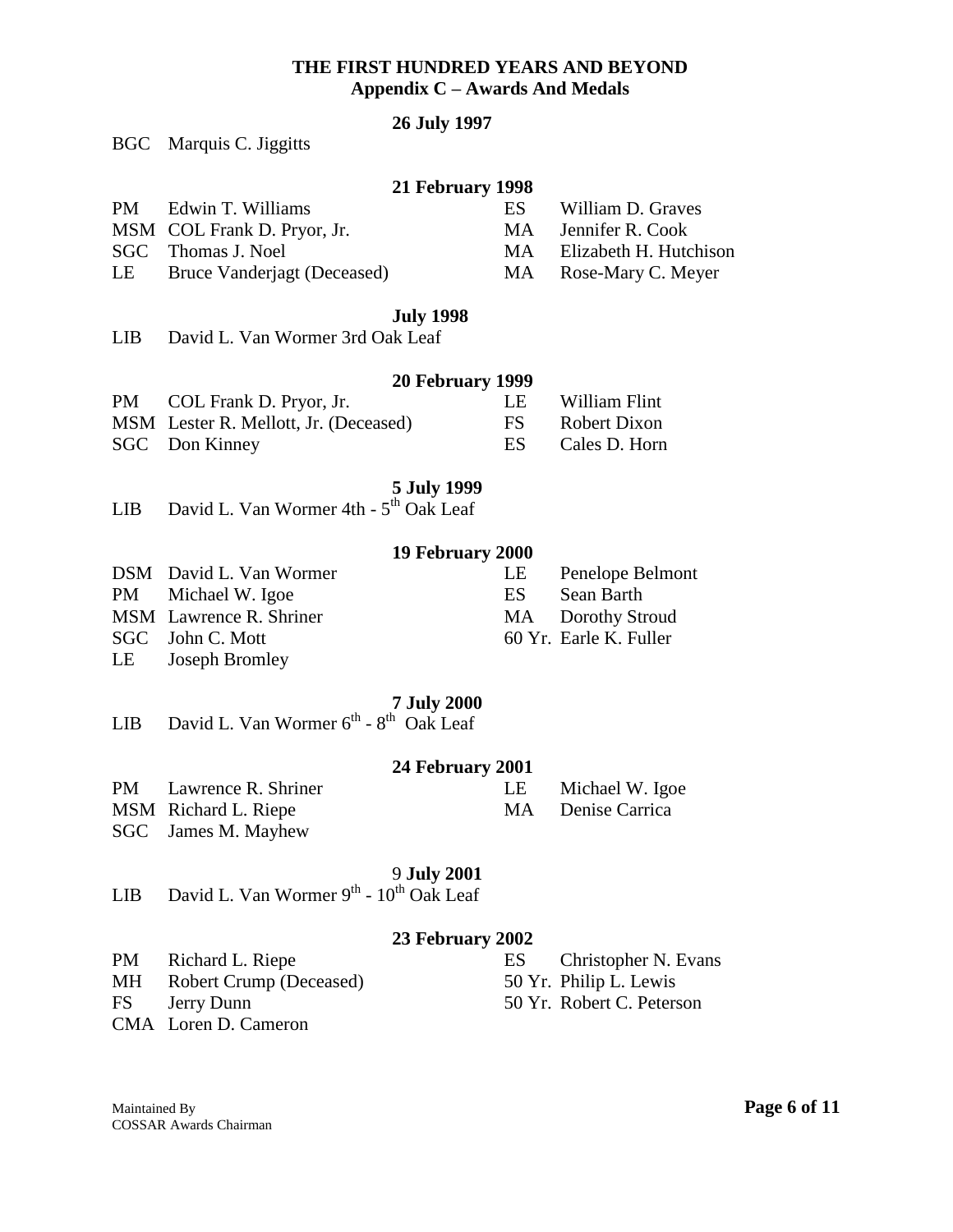| <b>8 July 2002</b> |  |
|--------------------|--|
|--------------------|--|

|  |  |  |  |  |  | LIB David L. Van Wormer $11^{th}$ - $14^{th}$ Oak Leaf |
|--|--|--|--|--|--|--------------------------------------------------------|
|--|--|--|--|--|--|--------------------------------------------------------|

#### **3 February 2003**

JCM Will Fanangan

#### **22 February 2003**

| DSM David L. Van Wormer | LE Tamara L. Dreiling |
|-------------------------|-----------------------|
| PM David L. Van Wormer  | FS Patrick M. Rhoads  |
| MSM R. Harry Spalding   | MW Mercedes Peebles   |
| SGC Frank H. Tucker     |                       |

#### **7 July 2003**

|  | LIB David L. Van Wormer $15^{th}$ - $17^{th}$ Oak Leaf |  |  |  |  |  |  |
|--|--------------------------------------------------------|--|--|--|--|--|--|
|--|--------------------------------------------------------|--|--|--|--|--|--|

#### **26 July 2003**

BCG John C. Luedecke BCG Joe W. Summers

BCG David T. Mann BCG David R. Swearingen

BCG Richard L. Riepe

## **26 January 2004**

JCM Ryan Martin

# **21 February 2004**

| DSM Richard L. Riepe      | FS Chief David M. McGrail      |
|---------------------------|--------------------------------|
| PM COL Joseph L. Thomas   | MA Denise Hall Carrica         |
| MSM Robert M. Gordon, Jr. | MW Susan L. Cameron            |
| SGC Walter A. Steele      | 60 Yr. COL Frank D. Pryor, Jr. |
| LE Sgt. Bob Zuniga        | 50 Yr. Frank H. Tucker         |

# **July 2004**

LIB David L. Van Wormer  $18^{th}$  -  $19^{th}$  Oak Leaf

#### **1 February 2005**

JCM Andrew Glugla

#### **19 February 2005**

| DSM Lawrence R. Reno                   | SGC Richard H. Shay  |
|----------------------------------------|----------------------|
| PM James W. Bane                       | LE C. Suzanne Mencer |
| MH Jason Dahl (Deceased Airline Pilot) | FS Heather D. Larson |

MSM William A. Reynolds

#### **4 July 2005**

# LIB David L. Van Wormer  $20^{th} - 22^{nd}$  Oak Leaf

Maintained By **Page 7 of 11** COSSAR Awards Chairman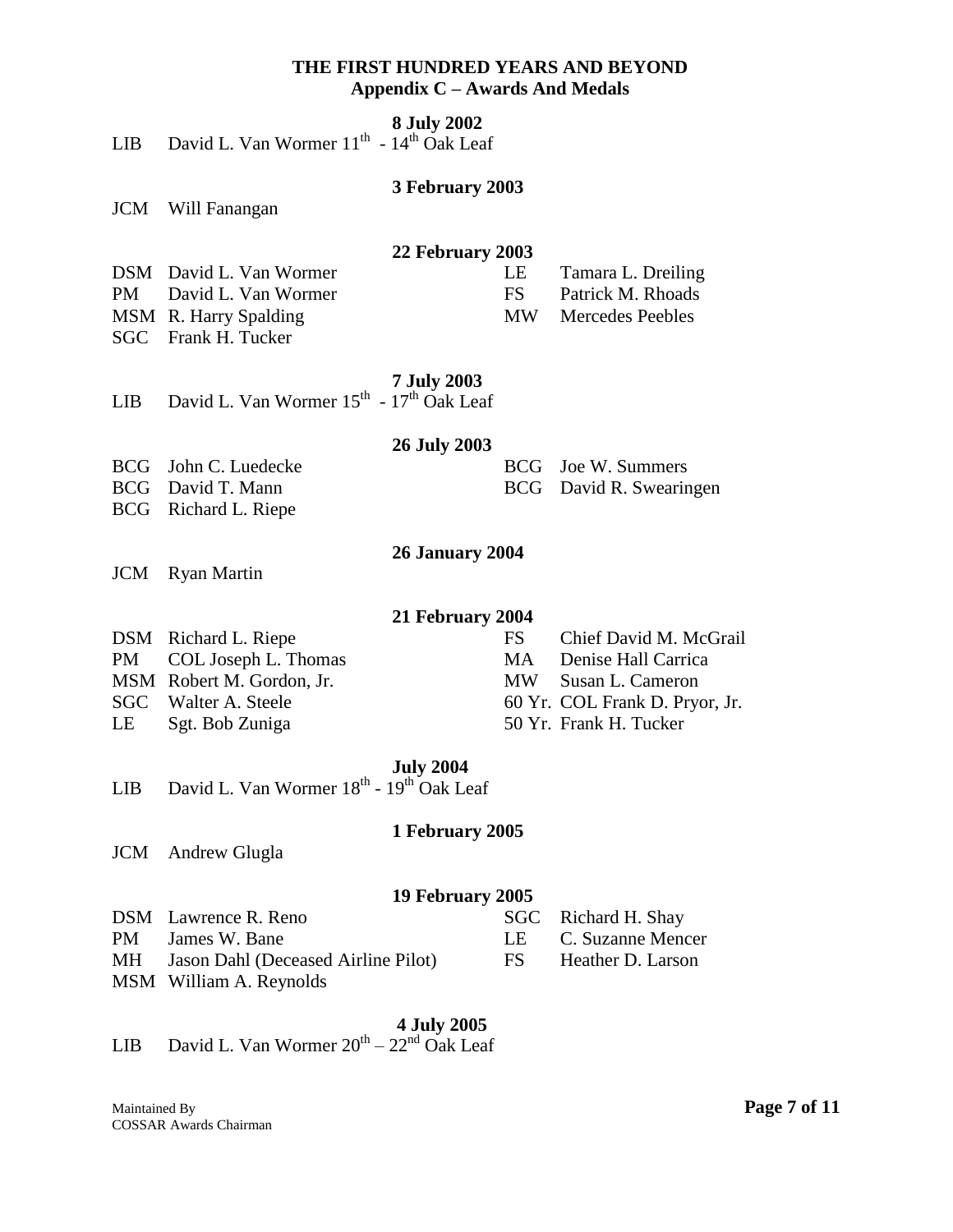#### **25 February 2006**

| DSM COL Joseph L. Thomas |  |
|--------------------------|--|
|--------------------------|--|

- 
- MSM CDR John D. Peebles BGC Mark Rosa
- SGC Clyde Jones ES Adam F. Botts
- 

#### **10 July 2006**

LIB David L. Van Wormer 23rd Oak Leaf

#### **17 February 2007**

- SGC Clarence C. Cox ES Adam F. Botts
- LE Sheriff Fred Wagner MA Barbara May
- FS LT Darwin Neiman COA Donna Bottini, CO DAR State Regent
- 
- CMA Miranda Brown, CO C.A.R. State President 60 Yr. Philip L. Lewis

# **9 July 2007**

LIB David L. Van Wormer  $24<sup>th</sup>$  Oak Leaf

#### **2008**

- WAR Harold W. Emick, III WAR William A. Reynolds
- WAR COL David L. Fennell, PhD Vietnam WAR MSG Howard B. Weiler Vietnam
- WAR Bryce L. Fulmer Iraq

### **16 February 2008**

|    | PM David T. Mann                          | ES. | Callan J. Yates        |
|----|-------------------------------------------|-----|------------------------|
|    | MSM LTC Edmund P. Karr, Jr.               |     | MA Barbara Pick        |
| LE | <b>Scott Hinshaw</b>                      |     | MA Linda Smith-Sandlin |
| FS | Engine 7, Colorado Springs                |     | COA Chester M. Bowling |
|    | CMA Isabel Day, CO C.A.R. State President |     | COA LTC John Toth      |

#### **7 July 2008**

LIB David L. Van Wormer 25<sup>th</sup> Oak Leaf

#### **6 December 2008**

COA Diana Byrd

#### **2009**

- 
- 
- 
- WAR James D. Hutchison WW II
- WAR Lewis C. Berger WW II WAR John W. Hutchison WAR Jan E. Housley - Vietnam WAR Charles W. Lanham - Vietnam WAR Daniel J. Hutchison WAR CMSgt Ernest E. Newman

### **27 January 2009**

JCM Ryan Stewart Dunn

Maintained By **Page 8 of 11** COSSAR Awards Chairman

- FS Carlos T. Garcia PM Norman H. Kronvall CMA Maria K. Tobin, CO C.A.R. State President
	-
- LE Darrell L. Tygart MW Cherie Hutchinson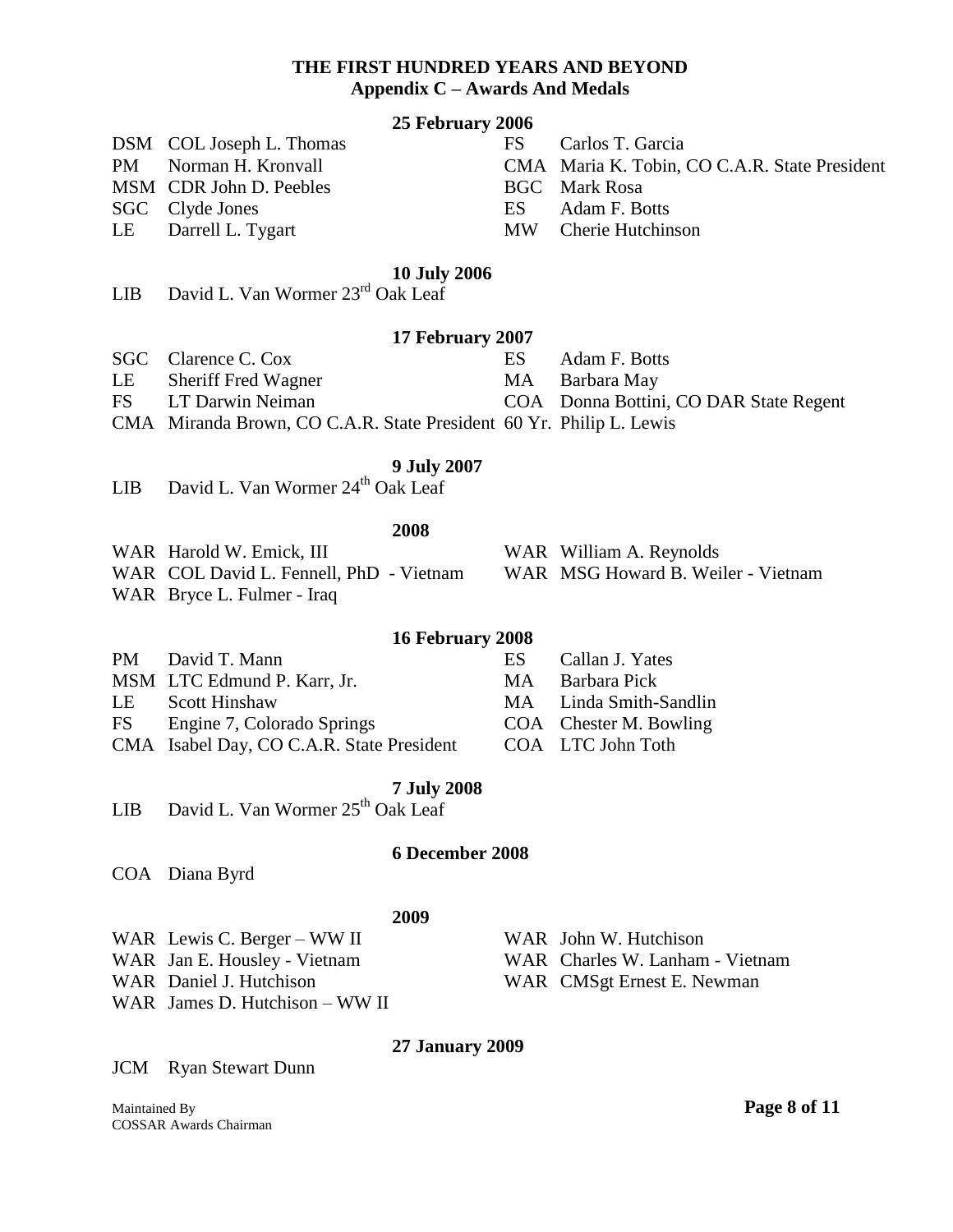| 21 February 2009 |  |
|------------------|--|
|------------------|--|

PM George A. Smith CMA D. Brandon Karr, CO C.A.R. State President MSM CMSgt Ernest E. Newman ES James Scott Cahoon LE Louis Engleberg MW Carolyn L. Goodwin FS Randall Kier COA Bud Jenkins FS Jeff Wiesing **6 Jul 2009** LIB LTC Edmund P. Karr, Jr. BBV Gregg Graham

# **2010**

WAR MSG Alvin E. Foster, II - Vietnam MIL George A. Smith MIL Alan H. Gates

### **26 January 2010**

JCM Patrick Mathias Anderson

### **20 February 2010**

|    | DSM CMSgt Ernest E. Newman                 | ES. | David John Pack         |
|----|--------------------------------------------|-----|-------------------------|
|    | PM LTC Edmund P. Karr, Jr.                 |     | MW Jane Newman          |
|    | MSM Thomas A. Wellborn                     |     | COA Robert L. Collyer   |
|    | <b>SGC</b> Rick Crandall                   |     | COA Lawrence R. Shriner |
|    | LE Officer Aaron White                     |     | COA David Wallace       |
| FS | Captain Will Norden                        |     | 50 Yr. Robert E. Morgan |
|    | $CMA$ Emily Sueze $CORA$ B State Dragglant |     |                         |

CMA Emily Suazo, CO C.A.R. State President

### **28 June 2010**

| MSM Robert M. Gordon, Jr. - NSSAR Award LIB LTC Edmund P. Karr, Jr. 1 <sup>st</sup> - 2 <sup>nd</sup> Oak Leaf |  |
|----------------------------------------------------------------------------------------------------------------|--|
| MSM LTC Edmund P. Karr, Jr. - NSSAR Award LIB Norman H. Kronvall                                               |  |

### **11 December 2010**

FS Captain Steve Riker, Colorado Springs

#### **2011**

- WAR Lowell A. Clark Vietnam WAR James R. Miles Vietnam
- WAR Duane H. Duff, Jr. Vietnam MIL Jefferson H. Baker
- WAR Christopher J. Fulmer MIL Gary D. Knight
- WAR Thomas R. Hoffman Vietnam MIL Charles D. Lewis
- WAR Robert M. Jones WW II, Korea MIL Dennis A. Morris
- WAR Robert M. McConnell, III Vietnam MIL Richard W. Pippenger
- 
- 
- 
- 
- -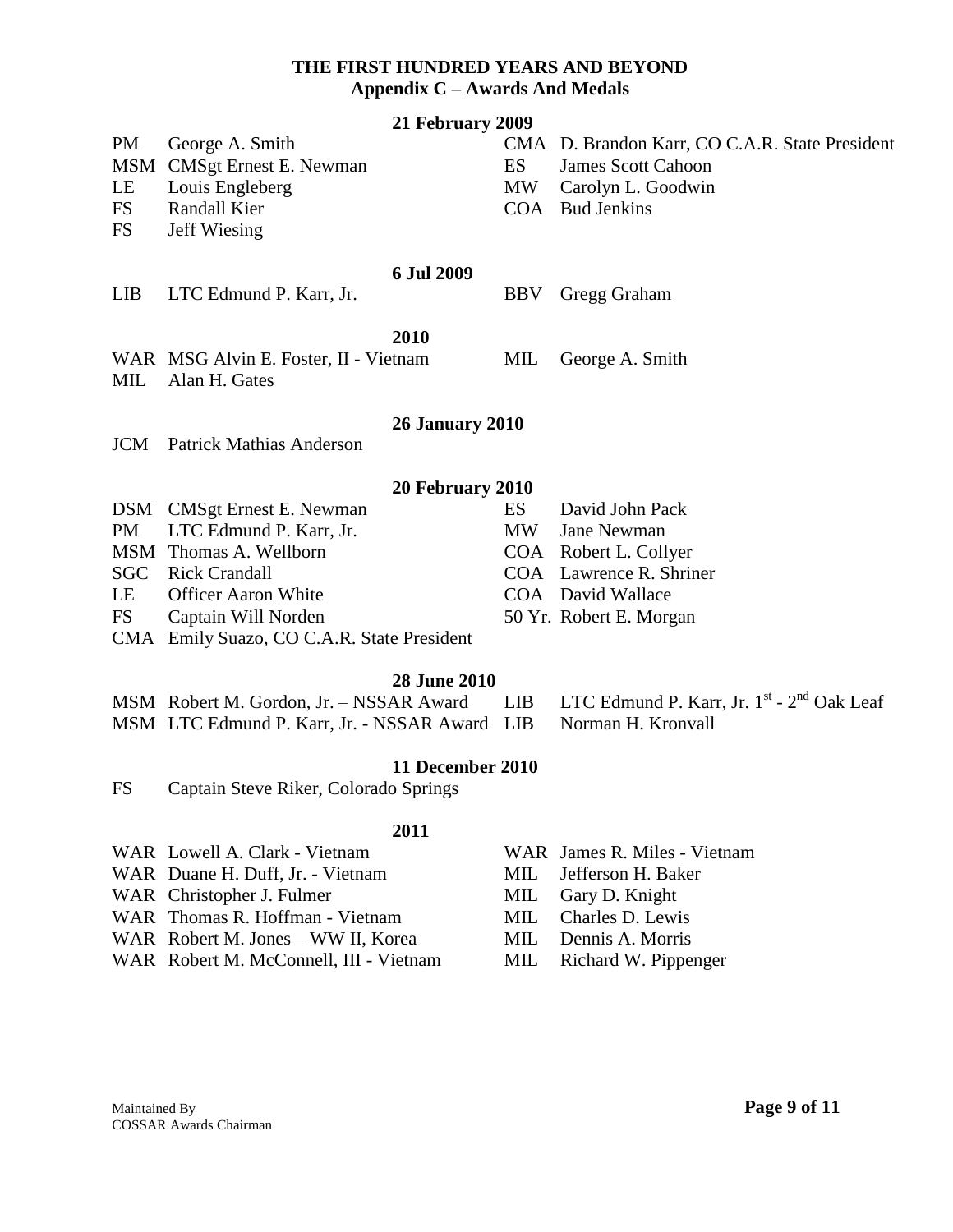|                         | 19 February 2011                                                              |            |                                                                       |  |
|-------------------------|-------------------------------------------------------------------------------|------------|-----------------------------------------------------------------------|--|
|                         | DSM Lawrence R. Shriner                                                       | <b>EMS</b> | Engine 23, Denver Fire Department                                     |  |
| <b>PM</b>               | John C. Luedecke<br>MSM David T. Mann                                         | ES         | CMA Mark A Minervini, CO C.A.R. State President<br>Russell B. Maranto |  |
| <b>SGC</b>              | Dennis Gallagher                                                              | <b>MW</b>  | Patricia A. Trudell                                                   |  |
| LE                      | Officer Aaron Anderson                                                        |            | COA CO US Senator Wayne A. Allard                                     |  |
| <b>FS</b>               | Engine 21, Denver Fire Department                                             |            |                                                                       |  |
| LIB                     | <b>11 July 2011</b><br>LTC Edmund P. Karr, Jr. $3^{rd}$ – 5th Oak Leaf        |            |                                                                       |  |
|                         | 24 September 2011                                                             |            |                                                                       |  |
| <b>BGC</b>              | Jan E. Housley                                                                |            |                                                                       |  |
|                         | <b>31 January 2012</b>                                                        |            |                                                                       |  |
| <b>JCM</b>              | <b>Patrick Gentry</b>                                                         |            |                                                                       |  |
|                         | 18 February 2012                                                              |            |                                                                       |  |
| <b>PM</b>               | Thomas A. Wellborn                                                            | <b>BGC</b> | <b>Beau Coleman</b>                                                   |  |
|                         | MSM George A. Smith                                                           | <b>MW</b>  | Gale A. Crafton, CO DAR State Regent                                  |  |
| LE                      | Deputy Robert Pablo - Denver                                                  |            | COA LTC Edmund P. Karr, Jr.                                           |  |
| <b>FS</b><br><b>EMS</b> | Captain Dennis Bishop - Westminster<br>Paramedic Randy Peterson - Westminster |            | COA Norman H. Kronvall<br>COA George A. Smith                         |  |
|                         | CMA Daya E. Baird, CO C.A.R. State President                                  |            | COA Jack Van Ens as Thomas Jefferson                                  |  |
| <b>ES</b>               | Caleb Bacon                                                                   |            |                                                                       |  |
|                         | <b>9 July 2012</b>                                                            |            |                                                                       |  |
|                         | MSM LTC Edmund P. Karr, Jr. - NSSAR Award LIB                                 |            | Norman H. Kronvall 1 <sup>st</sup> - 2 <sup>nd</sup> Oak Leaf         |  |
| <b>LIB</b>              | LTC Edmund P. Karr, Jr. 6 <sup>th</sup> Oak Leaf                              | <b>BSM</b> | LTC Edmund P. Karr, Jr.                                               |  |
|                         | 12 January 2013                                                               |            |                                                                       |  |
| <b>MA</b>               | Jody Klein                                                                    | <b>BGC</b> | Ronald D. Klein                                                       |  |
|                         | <b>16 February 2013</b>                                                       |            |                                                                       |  |
| <b>PM</b>               | William E. Buvinger                                                           | <b>EMS</b> | University Hospital ED                                                |  |
| <b>SGC</b>              | <b>Commissioner Debbie Bell</b>                                               | <b>EMS</b> | <b>Rural/Metro Ambulance</b>                                          |  |
| LE                      | <b>Westminster Police Department</b>                                          |            | CMA Hyatt Vincent, CO C.A.R. State President                          |  |
| <b>FS</b>               | Rist Canyon Volunteer Fire Department                                         | ES         | William Caleb Kelly                                                   |  |

# **16 May 2013**

EMS City of Aurora EMS MW Anita Caldwell

WAR LTC Edmund P. Karr, Jr. - Vietnam